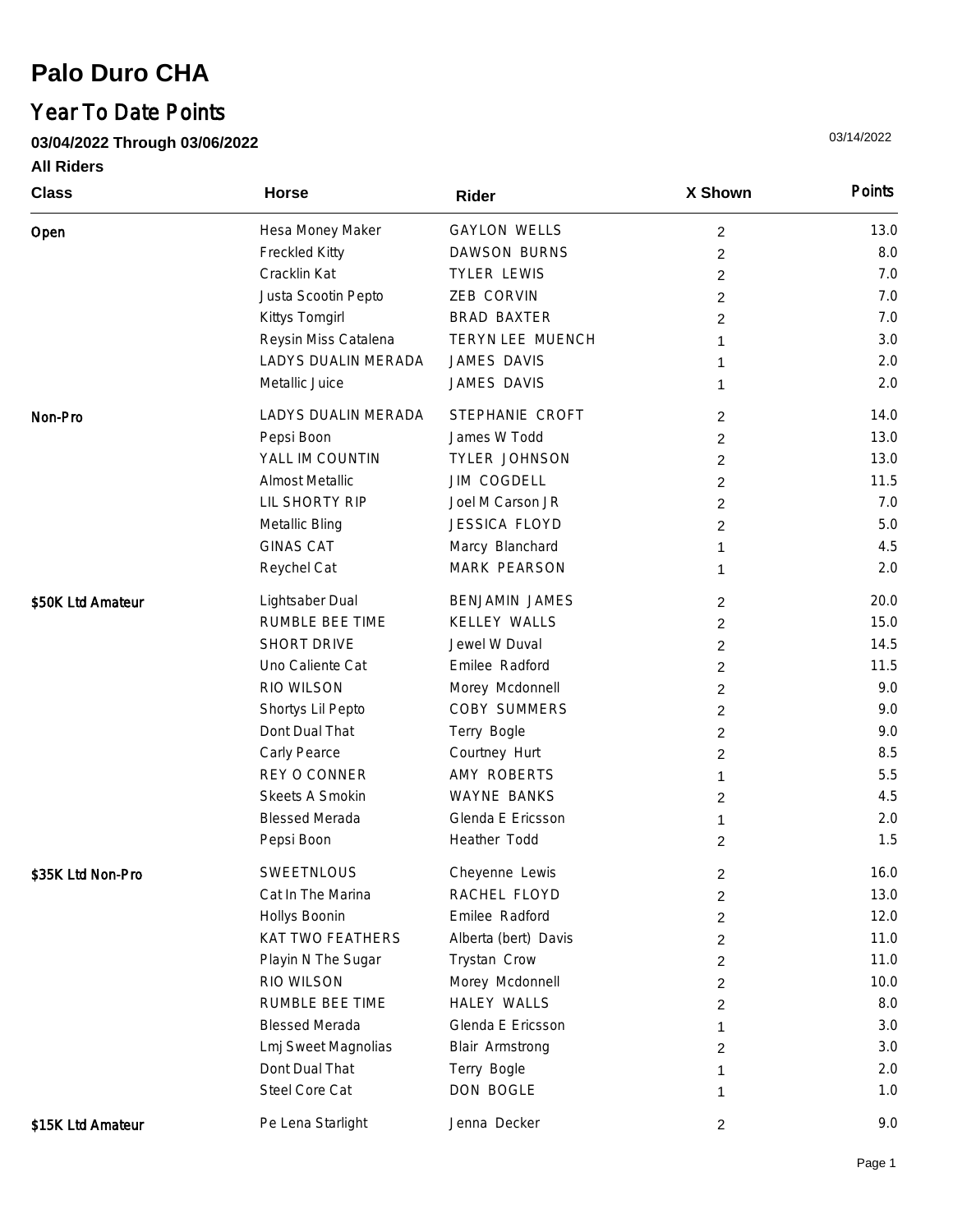| <b>Class</b>               | <b>Horse</b>            | Rider                | X Shown        | Points |
|----------------------------|-------------------------|----------------------|----------------|--------|
|                            | WANNA BE TUFF           | Danni Jo Oliveira    | $\overline{c}$ | 8.0    |
|                            | KAT TWO FEATHERS        | Seondra Paintin      | 1              | 7.0    |
|                            | Quejanaswinninstreak    | Mary Crow            | $\overline{c}$ | 6.0    |
|                            | <b>GENUINE GOLD REY</b> | Roxane Banks         | $\overline{c}$ | 5.0    |
|                            | SMART LITTLE CATT       | Emily Kay Smith      | 1              | 2.0    |
|                            | JACK AND JEWEL          | Joli Summers         | 1              | 1.0    |
| \$25K Ltd Novice Horse     | Tin Man                 | ZEB CORVIN           | $\overline{2}$ | 20.0   |
|                            | Hollys Boonin           | Jose Cruz            | 2              | 18.0   |
|                            | Reysin Miss Catalena    | TERYN LEE MUENCH     | $\overline{2}$ | 10.0   |
|                            | Freckled Kitty          | <b>DAWSON BURNS</b>  | $\overline{2}$ | 8.5    |
|                            | <b>True Believers</b>   | <b>GAYLON WELLS</b>  | 1              | 8.0    |
|                            | Metallic White          | Kristi Johns         | $\overline{2}$ | 7.0    |
|                            | One Tuff Boon           | <b>TYLER LEWIS</b>   | $\overline{c}$ | 7.0    |
|                            | Spot Of Hot Metal       | SHANE DECKER         | 1              | 6.5    |
|                            | Metallic Benz           | <b>AUSTIN BLAKE</b>  | 2              | 5.0    |
|                            | <b>Battle Reys</b>      | NATHEN ANDERSON      | 1              | 4.5    |
|                            | Lil Woody Cat           | Don Pooley           | 1              | 4.5    |
|                            | Carly Pearce            | NATHEN ANDERSON      | 1              | 4.0    |
|                            | Patarey                 | JAMES DAVIS          | 1              | 3.0    |
|                            | Rubys Boon 16           | LINDA WERNER         | 1              | 3.0    |
|                            | Hey Lil Sister          | TERYN LEE MUENCH     | $\overline{2}$ | 1.0    |
| \$5K Ltd Novice Horse      | Sundance Jessie         | <b>GAYLON WELLS</b>  | $\overline{2}$ | 19.0   |
|                            | Catastrophic Boon       | Jose Cruz            | $\overline{2}$ | 12.0   |
|                            | Metallic Benz           | <b>AUSTIN BLAKE</b>  | $\overline{c}$ | 12.0   |
|                            | Megician                | ZEB CORVIN           | 1              | 10.0   |
|                            | True Smooth             | ZEB CORVIN           | $\overline{2}$ | 10.0   |
|                            | Metalofhonor            | SHANE DECKER         | $\overline{c}$ | 9.5    |
|                            | <b>LOOKIN SNEAKY</b>    | <b>AUSTIN BLAKE</b>  | $\overline{2}$ | 9.0    |
|                            | Reyvenge                | TERYN LEE MUENCH     | $\overline{c}$ | 7.0    |
|                            | <b>Baby Spyce</b>       | Jose Cruz            | 2              | 6.0    |
|                            | One Tuff Boon           | <b>TYLER LEWIS</b>   | 1              | 5.5    |
|                            | Rubys Boon 16           | LINDA WERNER         | 1              | 4.0    |
|                            | <b>Battle Reys</b>      | NATHEN ANDERSON      | 1              | 3.5    |
|                            | WR Smart Pepto Cat      | NATHEN ANDERSON      | 2              | 1.5    |
|                            | Kait Mcannon            | NATHEN ANDERSON      | 1              | 0.5    |
|                            | Speak To A Girl         | Michael Seaton       | 2              | 0.5    |
| \$25K Novice Horse Non-Pro | A Lil Catty             | COLTON COGDELL       | $\overline{2}$ | 14.5   |
|                            | <b>True Believers</b>   | SHANNON LAMB         | $\overline{2}$ | 14.0   |
|                            | Skiddish                | TOBY LEBLANC         | $\overline{2}$ | 12.5   |
|                            | Ricochet Off Da Boon    | HOLLY MUENCH         | 2              | 12.0   |
|                            | Kitty Whistle           | RYDER CARPENTER      | 2              | 11.0   |
|                            | Spot Of Hot Metal       | WACIE DECKER         | 1              | 10.0   |
|                            | Miss Scarlets Sister    | Jaylee Hall Brown    | 1              | 9.0    |
|                            | Cjs Tuff Chiquita       | CHRISTINA DELPOZO    | 2              | 8.0    |
|                            | Cat In The Marina       | <b>JESSICA FLOYD</b> | $\overline{2}$ | 6.0    |
|                            | Reychel Cat             | MARK PEARSON         | 1              | 6.0    |
|                            | Gar One Time Cat        | JEFF DECKER          | $\overline{2}$ | 4.0    |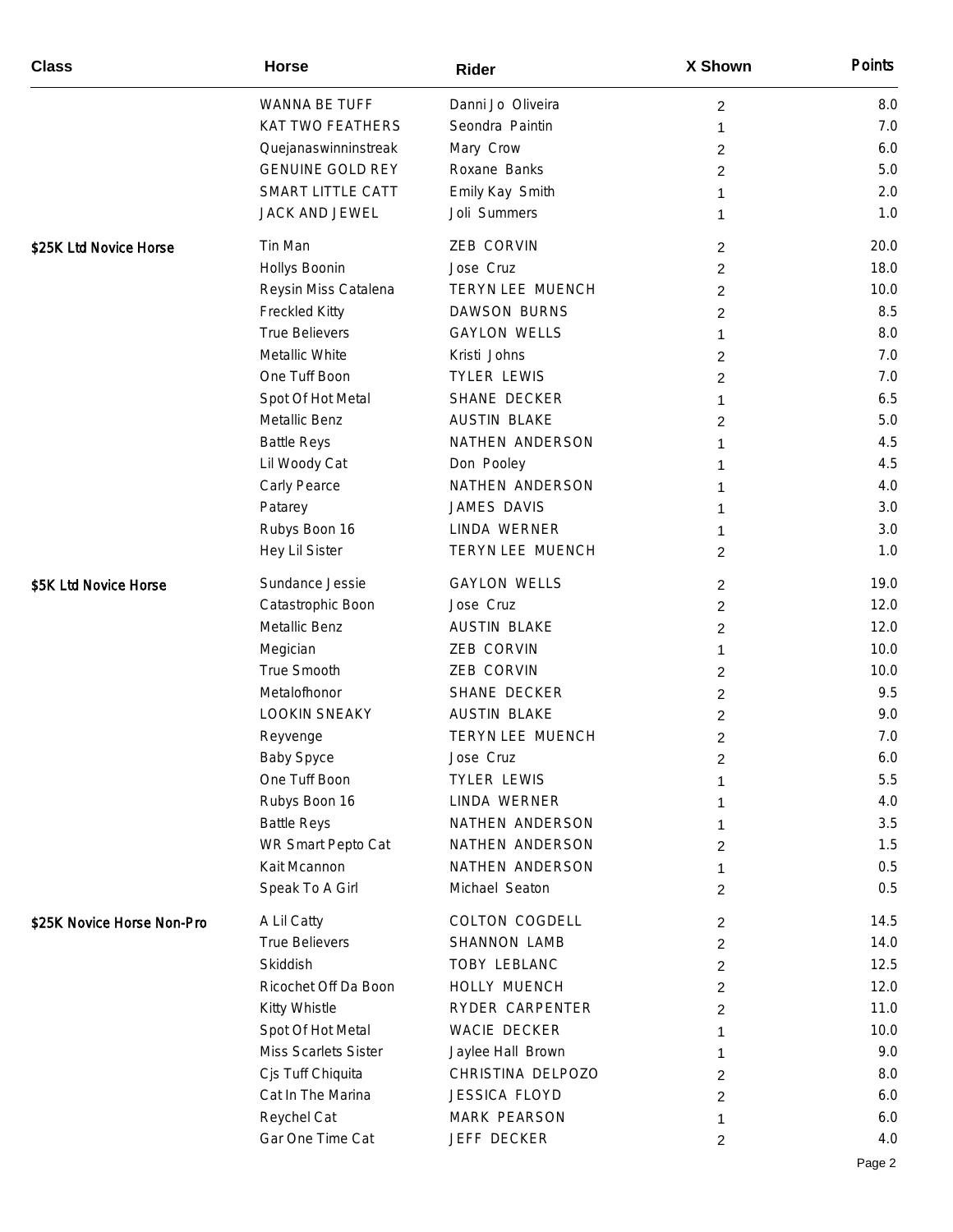| <b>Class</b>              | <b>Horse</b>            | Rider                       | X Shown        | Points |
|---------------------------|-------------------------|-----------------------------|----------------|--------|
|                           | <b>Ginger Spice</b>     | LUCCHESE JOHNSON            | 1              | 2.0    |
|                           | Oh Hazel Rey            | MARK PEARSON                | 1              | 1.0    |
| \$2,000 Ltd Rider         | PRETTY LIL BOONLIGHT    | Joli Summers                | $\overline{2}$ | 17.0   |
|                           | Pe Lena Starlight       | Jenna Decker                | $\overline{2}$ | 13.0   |
|                           | Wbr Itchy By Choice     | Trevor Klein                | $\overline{2}$ | 12.0   |
|                           | Metro Fletch            | Katelynn Miller             | 2              | 9.0    |
|                           | <b>KAT TWO FEATHERS</b> | Seondra Paintin             | 1              | 8.0    |
|                           | Gloria Boon             | Colby Lee                   | 2              | 7.0    |
|                           | JOH METAL PRINCESS      | Lauren Mcnamee              | 2              | 7.0    |
|                           | Quejanaswinninstreak    | Creelie Coberly             | 1              | 6.0    |
|                           | SISTA JACKSON           | JARED MELTON                | 1              | 2.0    |
|                           | SPOONALENA              | TATE LEE LEBLANC            | $\overline{2}$ | 2.0    |
| Youth                     | Taliate                 | Preslie Green               | 2              | 16.0   |
|                           | SWEETNLOUS              | Cheyenne Lewis              | 2              | 16.0   |
|                           | El Gato Bonito          | Joel M CARSON IV            | 2              | 14.0   |
|                           | Warlock                 | OWEN COGDELL                | 2              | 9.0    |
|                           | <b>Classic Blues</b>    | <b>Tiffanie R Mccormick</b> | 2              | 9.0    |
|                           | <b>Metallic Flick</b>   | Wyatt Lewis                 | $\overline{2}$ | 8.0    |
|                           | SHORT DRIVE             | Jewel W Duval               | 2              | 7.0    |
|                           | One Time Troubadour     | CHRIS J CARSON              | $\overline{2}$ | 6.0    |
|                           | Lottie Pearl            | Trystan Crow                | $\overline{2}$ | 2.0    |
| \$5K Novice Horse Non-Pro | Metalofhonor            | <b>BENJAMIN JAMES</b>       | $\overline{2}$ | 13.0   |
|                           | Kats In My Daiseys      | James Figiel                | 2              | 12.5   |
|                           | Sundance Jessie         | SHANNON LAMB                | $\overline{2}$ | 10.0   |
|                           | Mr Nite Linger          | KIPPI COGDELL               | 2              | 9.0    |
|                           | M And M Cat             | SHERRYL COURSON             | 2              | 8.5    |
|                           | <b>Baby Spyce</b>       | Emilee Radford              | 2              | 8.0    |
|                           | Kitty Whistle           | RYDER CARPENTER             |                | 7.5    |
|                           | Oh Hazel Rey            | MARK PEARSON                |                | 7.5    |
|                           | Reyn Dance Maggie       | Trystan Crow                | $\overline{2}$ | 6.5    |
|                           | Countin The Bucks       | DICK COGDELL                | 2              | 4.0    |
|                           | Lmj Sweet Magnolias     | Blair Armstrong             | 1              | 1.5    |
| DERBY (4 YR OLDS) Open    | Bleyzin                 | <b>BRAD BAXTER</b>          | 1              | 10.0   |
|                           | Kait Mcannon            | NATHEN ANDERSON             | 1              | 9.0    |
|                           | Im Talkin Cash Mc       | JAMES DAVIS                 |                | 7.5    |
|                           | Isickle                 | JAMES DAVIS                 |                | 7.5    |
|                           | <b>Battle Reys</b>      | NATHEN ANDERSON             |                | 6.0    |
|                           | Catastrophic Boon       | Jose Cruz                   |                | 5.0    |
|                           | Just A City Boy         | JOHN PAUL                   |                | 4.0    |
|                           | <b>Baby Spyce</b>       | Jose Cruz                   |                | 0.5    |
|                           | Bet Hesa Crackette      | <b>TYLER LEWIS</b>          |                | 0.5    |
|                           | Dand E Devine           | <b>TYLER LEWIS</b>          |                | 0.5    |
|                           | Ima Checkmaker          | JAMES DAVIS                 |                | 0.5    |
|                           | Metallic Benz           | <b>AUSTIN BLAKE</b>         |                | 0.5    |
|                           | Miles Of Metallic       | <b>BRAD BAXTER</b>          |                | 0.5    |
|                           | Sandy Sweets            | <b>TYLER LEWIS</b>          | 1              | 0.5    |